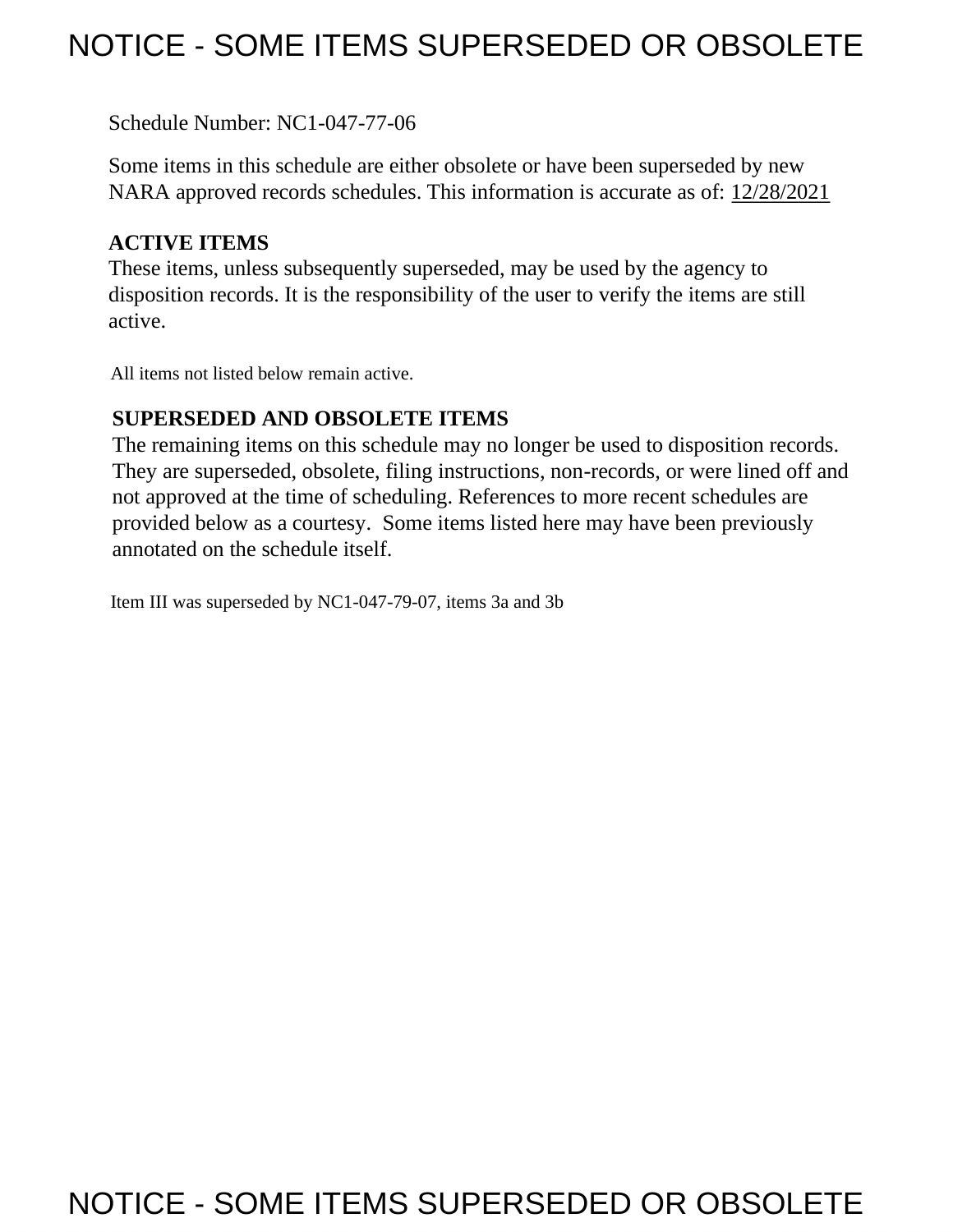|                                                                      | Standard Form No. 115<br>Revised November <sup>®</sup> 1951<br>REQUEST FOR AUTHORITY<br>Prescribed by General Services<br>TO DISPOSE OF RECORDS                                                                                                                                                                                                                                                                                                                                                                                                                                                                                                                                                                                                                                                                                                                                   |       |                                                                                                                                       | <b>LEAVE BLANK</b>         |                                                |  |
|----------------------------------------------------------------------|-----------------------------------------------------------------------------------------------------------------------------------------------------------------------------------------------------------------------------------------------------------------------------------------------------------------------------------------------------------------------------------------------------------------------------------------------------------------------------------------------------------------------------------------------------------------------------------------------------------------------------------------------------------------------------------------------------------------------------------------------------------------------------------------------------------------------------------------------------------------------------------|-------|---------------------------------------------------------------------------------------------------------------------------------------|----------------------------|------------------------------------------------|--|
| Administration<br>$GSA$ Reg. $3-IV-106$                              |                                                                                                                                                                                                                                                                                                                                                                                                                                                                                                                                                                                                                                                                                                                                                                                                                                                                                   |       | DATE RECEIVED                                                                                                                         | JOB NO.                    |                                                |  |
|                                                                      | <b>NOV 30</b><br>115-103<br>(See Instructions on Reverse)                                                                                                                                                                                                                                                                                                                                                                                                                                                                                                                                                                                                                                                                                                                                                                                                                         |       | 1976                                                                                                                                  |                            |                                                |  |
|                                                                      | TO: GENERAL SERVICES ADMINISTRATION,                                                                                                                                                                                                                                                                                                                                                                                                                                                                                                                                                                                                                                                                                                                                                                                                                                              |       | DATE APPROVED                                                                                                                         |                            | 77<br>06                                       |  |
| NATIONAL ARCHIVES AND RECORDS SERVICE, WASHINGTON, D.C. 20408        |                                                                                                                                                                                                                                                                                                                                                                                                                                                                                                                                                                                                                                                                                                                                                                                                                                                                                   |       |                                                                                                                                       | NOTIFICATION TO AGENCY     |                                                |  |
| 1. FROM (AGENCY OR ESTABLISHMENT)                                    |                                                                                                                                                                                                                                                                                                                                                                                                                                                                                                                                                                                                                                                                                                                                                                                                                                                                                   |       |                                                                                                                                       |                            | In accordance with the provisions of 44 U.S.C. |  |
| Department of Health, Education, and Welfare<br>2. MAJOR SUBDIVISION |                                                                                                                                                                                                                                                                                                                                                                                                                                                                                                                                                                                                                                                                                                                                                                                                                                                                                   |       | 3303a the disposal request, including amend-<br>ments, is approved except for items that may<br>be stamped "disposal not approved" or |                            |                                                |  |
| Social Security Administration<br>3. MINOR SUBDIVISION               |                                                                                                                                                                                                                                                                                                                                                                                                                                                                                                                                                                                                                                                                                                                                                                                                                                                                                   |       | "withdrawn" in column 10.                                                                                                             |                            |                                                |  |
| Office of Management and Administration                              |                                                                                                                                                                                                                                                                                                                                                                                                                                                                                                                                                                                                                                                                                                                                                                                                                                                                                   |       | 1-27-77                                                                                                                               |                            |                                                |  |
| 4. NAME OF PERSON WITH WHOM TO CONFER<br>5. TEL. EXT.<br>Date        |                                                                                                                                                                                                                                                                                                                                                                                                                                                                                                                                                                                                                                                                                                                                                                                                                                                                                   |       |                                                                                                                                       |                            |                                                |  |
| George S. Yamamura                                                   |                                                                                                                                                                                                                                                                                                                                                                                                                                                                                                                                                                                                                                                                                                                                                                                                                                                                                   | 45770 |                                                                                                                                       |                            |                                                |  |
|                                                                      | <b>6. CERTIFICATE OF AGENCY REPRESENTATIVE:</b><br>I hereby certify that I am authorized to act for the head of this agency in matters pertaining to the disposal of records, and that the records described in this list or                                                                                                                                                                                                                                                                                                                                                                                                                                                                                                                                                                                                                                                      |       |                                                                                                                                       |                            |                                                |  |
|                                                                      | schedule of $\qquad$ pages are proposed for disposal for the reason indicated: ("X" only one)                                                                                                                                                                                                                                                                                                                                                                                                                                                                                                                                                                                                                                                                                                                                                                                     |       |                                                                                                                                       |                            |                                                |  |
| further retention.                                                   | The records will cease to have sufficient value<br>в<br>The records have<br>to warrant further retention on the expiration<br>ceased to have suffi-<br>of the period of time indicated or on the occur-<br>cient value to warrant<br>XX<br>rence of the event specified.                                                                                                                                                                                                                                                                                                                                                                                                                                                                                                                                                                                                          |       |                                                                                                                                       |                            |                                                |  |
| 11/23/76                                                             |                                                                                                                                                                                                                                                                                                                                                                                                                                                                                                                                                                                                                                                                                                                                                                                                                                                                                   |       |                                                                                                                                       |                            |                                                |  |
| (Date)                                                               | (Signature of Agency Representative)                                                                                                                                                                                                                                                                                                                                                                                                                                                                                                                                                                                                                                                                                                                                                                                                                                              |       |                                                                                                                                       | Dept. Records Met          |                                                |  |
| 7.<br>ITEM NO.                                                       | 8. DESCRIPTION OF ITEM<br>(WITH INCLUSIVE DATES OR RETENTION PERIODS)                                                                                                                                                                                                                                                                                                                                                                                                                                                                                                                                                                                                                                                                                                                                                                                                             |       |                                                                                                                                       | 9.<br>SAMPLE OR<br>JOB NO. | 10.<br><b>ACTION TAKEN</b>                     |  |
|                                                                      | RECORDS RETENTION AND DISPOSAL SCHEDULES<br>LABOR RELATIONS FILES                                                                                                                                                                                                                                                                                                                                                                                                                                                                                                                                                                                                                                                                                                                                                                                                                 |       |                                                                                                                                       |                            |                                                |  |
| Ι.                                                                   | UNION AGREEMENT FILES                                                                                                                                                                                                                                                                                                                                                                                                                                                                                                                                                                                                                                                                                                                                                                                                                                                             |       |                                                                                                                                       |                            |                                                |  |
| II.                                                                  | Documents pertaining to individual unions such as<br>AFGE locals and NFFE locals, which represent SSA<br>employees in central office and field components.<br>Included are union constitutions, union recognition<br>documents, draft and final copies of union agreements,<br>analysis of agreements and related correspondence.<br>Agreements are negotiated for $1, 2,$ or 3 years. $\cdot$<br>Transfer to the SSA Holding Area for 1 year after<br>terminated. Destroy 5 years thereafter.<br>NATIONAL CONSULTATION MEETINGS FILES<br>Documents relating to quarterly meetings between the<br>Labor Relations Staff and representatives of locals<br>representing SSA employees nationwide. Meetings<br>cover various topics, such as personnel policies and<br>practices. Included are announcements of meetings,<br>agendas, minutes of the meetings and related documents. |       |                                                                                                                                       |                            |                                                |  |
|                                                                      | Agendas and Minutes<br>А.                                                                                                                                                                                                                                                                                                                                                                                                                                                                                                                                                                                                                                                                                                                                                                                                                                                         |       |                                                                                                                                       |                            |                                                |  |
|                                                                      | Transfer after 5 years retention to the Federal                                                                                                                                                                                                                                                                                                                                                                                                                                                                                                                                                                                                                                                                                                                                                                                                                                   |       |                                                                                                                                       |                            |                                                |  |
|                                                                      | 2 .17                                                                                                                                                                                                                                                                                                                                                                                                                                                                                                                                                                                                                                                                                                                                                                                                                                                                             |       |                                                                                                                                       |                            |                                                |  |

 $\sqrt{\varphi_A(A+B)}$  A) $\varphi_B(A)$  Four copies, including original, to be submitted to the National Archives and Records Service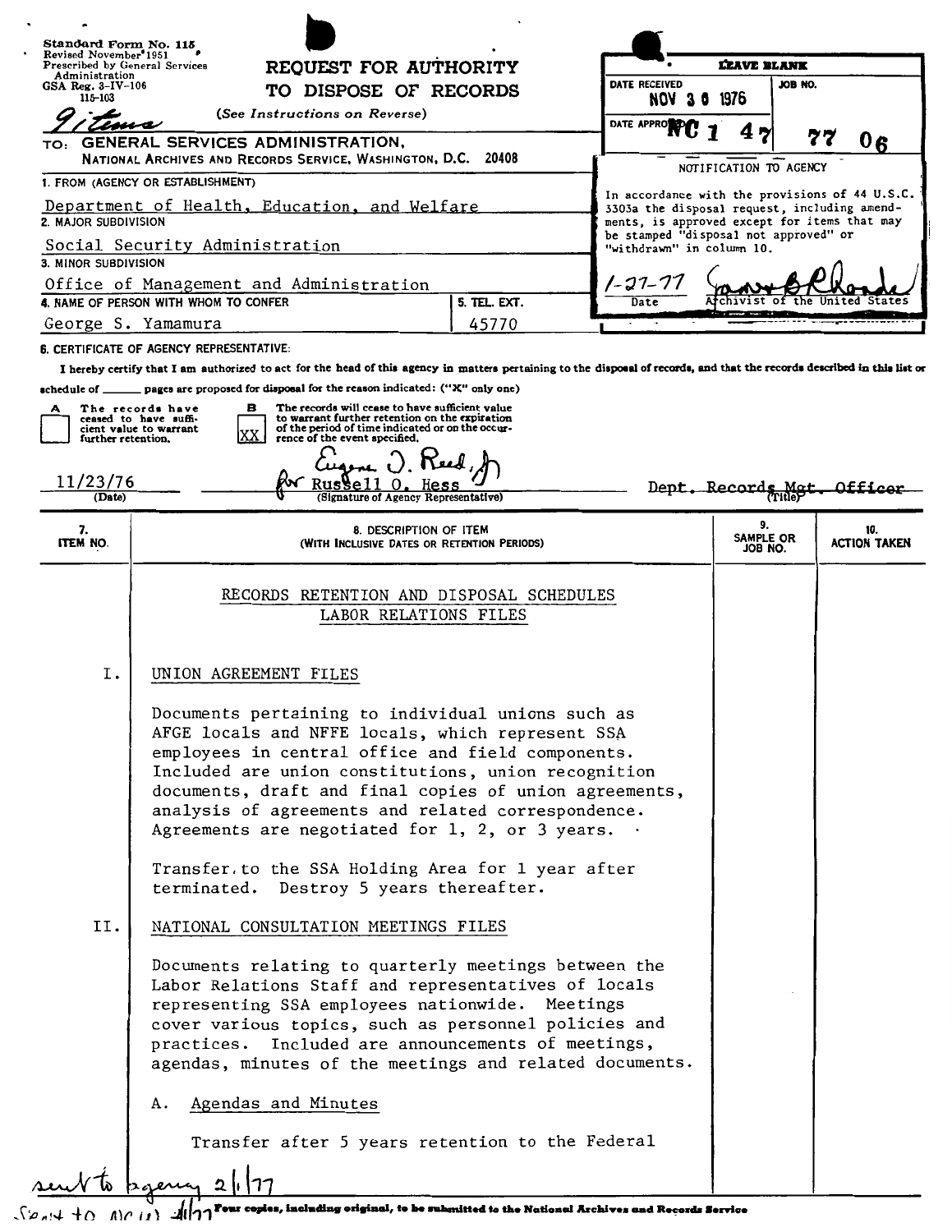

 $\sim$   $L$   $\sim$   $14$ 

#### INSTRUCTIONS

General Instructions: Use Standard Forms 115 and 115a, obtainable from Supply Centers of the Federal Supply Service, General Services Administration, to obtain authority to dispose of records. Submit four copies, all of which should be signed and dated, to the National Archives and Records Service. Indicate the number of pages involved in the disposal request under entry 6. Copy 4 of the standard form will be returned to the agency as notification that Congress has authorized disposal of the items marked 'approved."

٢r

#### Specific last ractions:

*Entries 1, 2, and 3* should show *what* agency has custody of the records that are identified on the form, and should contain the name of the department or independent agency, and its major and minor subdivisions.

*Entries 4 and 5* should help identify and locate the person to whom inquiries regarding the records should be directed.

Entry 6 should show what kind of authorization is requested. Only one of two kinds of authorizations may be requested on a particular form.

- Box A should be marked if immediate disposal is to be made of past accumulations of records, and the completed form thus marked is a list.
- **Box B** should be marked if records that have accumplated or will continue to accumulate are to be disposed of at some definite future time or periodically at stated intervals, or if disposal is to be made of microphotographed records after it has been ascertained that the microfilm copies were made in accordance with the standards prescribed in GSA Regulations  $3-\frac{1}{105}$ ; and the completed form thus marked is a schedule.

 $E<sub>ntry</sub>$  ? should contain the numbers of the items of records identified on the form in sequence, i. e.,  $1, 2, 3, 4,$  etc.

*Entry*  $\kappa$  should show what records are proposed for disposal.

Center headings should indicate what office's records are involved if all records described on the form are not those of the same office or if they are records created by another office or agency.

An identification should be provided of the types of records involved if they are other than textual records, for example, if they are photographic records, sound recordings, or cartographic records.

An itemization and accurate identification should be provided of the *series* of *records* that are proposed for disposal. Each series should comprise the largest practical grouping of separately organized and logically related materials that can be treated as a single unit for purposes of disposal. Component parts of a series may be listed separately if numbered consecutively as  $1a$ ,  $1b$ , etc., under the general series entry.

A statement should be provided showing when the records were produced or when disposal is to be made of the records, thus:

- 1. Box A under entry 6 was marked, the inclusive dates during which the records were produced should be stated.
- If Box B under entry 6 was marked, the period of retention should be stated. The retention period may be expressed in terms of years. months, etc., or in terms of future actions or events. A future action or event that is to determine the retention period must be objective and definite. If disposal of the records is contingent upon their being microfilmed, the retention period should read: "Until ascertained that microphotographic copies have been made in accordance with GSA Regulations 3-IV-105 and are adequate substitutes for the paper records."

*Entry 9* should show *what samples* of records were submitted for each item, or with what job number such samples were previously submitted. Samples of types of records other than textual and cartographic records should not be submitted.

 $Entry\ 10$  should be left blank.

U.S. COVERL: "ENT - SNHING OFFICE : 'CS3- <0-712-313

Officer ƙecords Liaisón Officer, OHR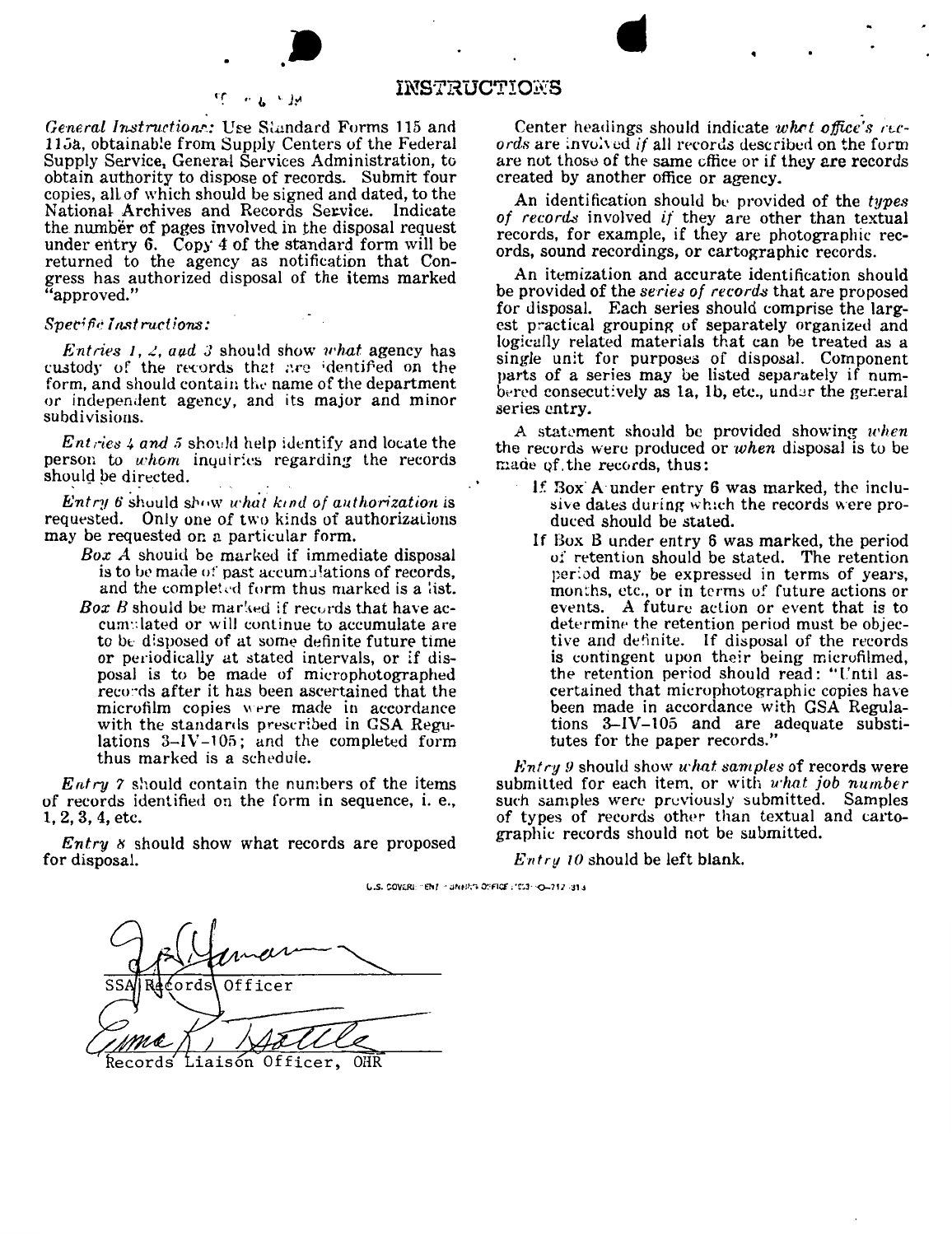$\ddot{ }$ 

 $\overline{\phantom{a}}$ 



### **REQUEST FOR AUTHORITY TO DISPOSE OF RECORDS-Continuation Sheet**

| 7.<br><b>ITEM NO.</b> | 8. DESCRIPTION OF ITEM<br>(WITH INCLUSIVE DATES OR RETENTION PERIODS)                                                                                                                                                                                                                                                                                                                                                                                                                                      | 9.<br>SAMPLE OR<br>JOB NO. | 10.<br><b>ACTION TAKEN</b> |
|-----------------------|------------------------------------------------------------------------------------------------------------------------------------------------------------------------------------------------------------------------------------------------------------------------------------------------------------------------------------------------------------------------------------------------------------------------------------------------------------------------------------------------------------|----------------------------|----------------------------|
|                       | Records Center (FRC). Destroy after a total 10<br>years retention.<br>Announcements of Meetings and Other Documents<br>в.<br>Destroy after 2 years.                                                                                                                                                                                                                                                                                                                                                        |                            |                            |
| III                   | GRIEVANCE CASE FILES                                                                                                                                                                                                                                                                                                                                                                                                                                                                                       |                            |                            |
|                       | Documents accumulated in the filing and resolution of<br>a grievance raised by an SSA employee. Included are<br>investigative reports, Form SSA-2048, Disposition of<br>Grievances, memorandums of recommended resolution,<br>settlement memorandums (if settled), and related<br>documents, and similar documents for mini-arbitration<br>cases.                                                                                                                                                          |                            |                            |
|                       | Destroy 2 years after resolution.                                                                                                                                                                                                                                                                                                                                                                                                                                                                          |                            |                            |
| IV.                   | ARBITRATION CASE FILES                                                                                                                                                                                                                                                                                                                                                                                                                                                                                     |                            |                            |
|                       | Documents accumulated in the arbitration of a grievance<br>not settled by the third resolution level (bureau<br>director level). Included are documents relating to<br>the initial grievance (investigative reports, proposed<br>settlements, etc.), hearing transcripts, arbitration<br>decision and award, and related correspondence.<br>Arbitration decision documents may be published by<br>the Department of Labor and distributed to other<br>Federal agencies.                                    |                            |                            |
|                       | Transfer to the FRC 5 years after final resolution.<br>Destroy after a total 10 years retention.                                                                                                                                                                                                                                                                                                                                                                                                           |                            |                            |
| V.                    | UNFAIR LABOR PRACTICES CASE FILES                                                                                                                                                                                                                                                                                                                                                                                                                                                                          |                            |                            |
|                       | Cases filed by a union on behalf of a member of the<br>bargaining unit against SSA management on such areas.<br>as promotion policies, leave policies, and appraisal<br>Included are memorandums outlining charges,<br>policies.<br>acknowledgements, investigative reports, decision<br>memorandums, and related correspondence. Decisions<br>may be appealed to the Federal Labor Relations Council.<br>Transfer to the FRC 5 years after final settlement.<br>Destroy after a total 10 years retention. |                            |                            |